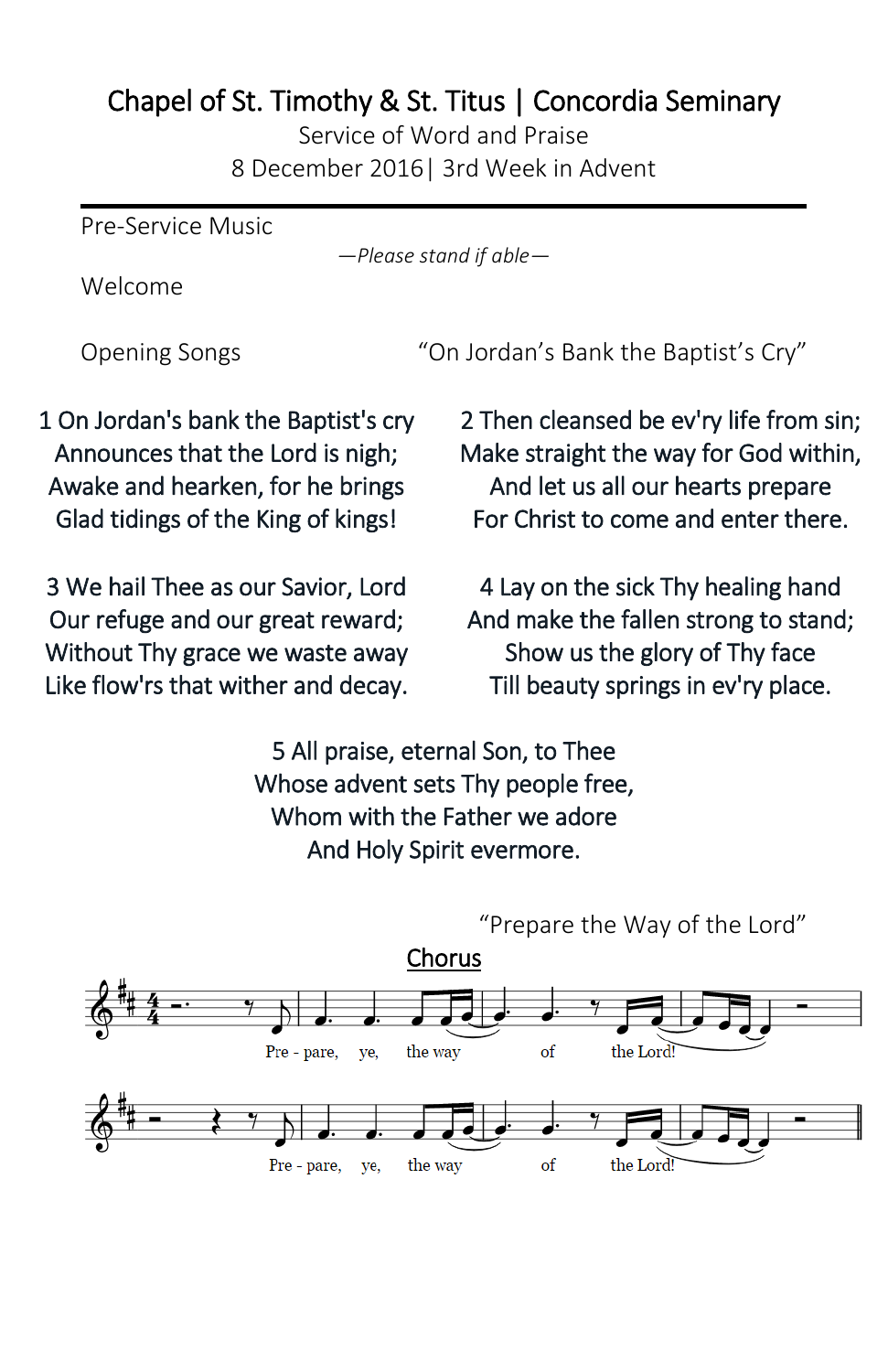Verse 1 Make straight paths for His feet Clear a way in the streets Prepare your hearts to meet The One who is comin' Ev'ry valley shall be raised The rough places become plains His salvation comes today To those who will receive Him yeah

(Chorus)

Verse 2 What His words have foretold All together we'll behold Ev'ry knee bending low On the day of His coming And now is a time of urgency You must repent and believe For the day of reckoning Comes with His comin' yeah

(Chorus)

Ending The King who is coming (Yahweh, Yahweh!)

*—Please sit—*

Reading Luke 3:1-18

Homily